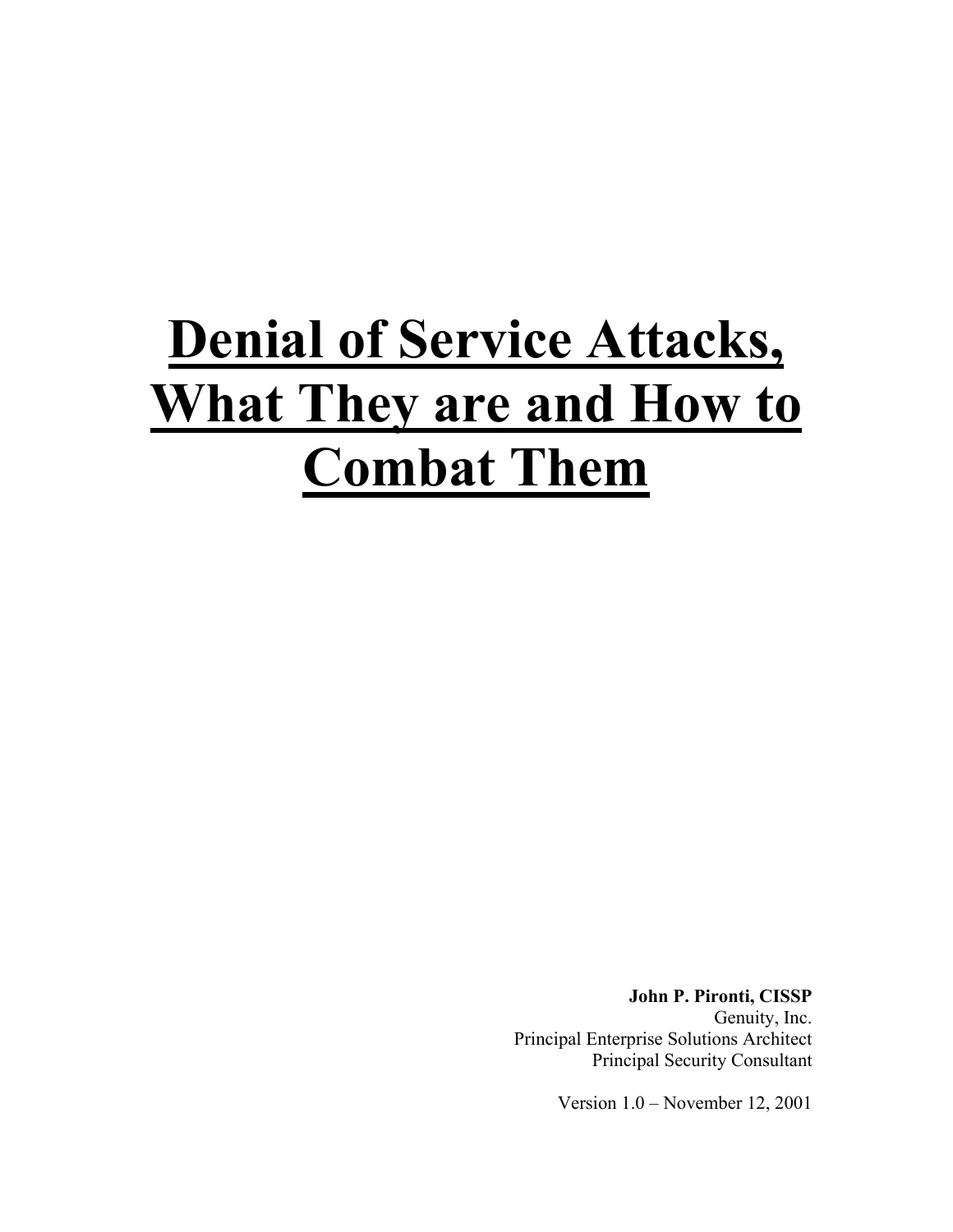#### **Where do Denial-of-Service Attacks come from?**

A Denial-of-Service (DOS) attack is not only one of the simplest attacks that an attacker can carry out, but also is one of the one of the most effective. The goal of a DOS attack is not to penetrate or modify a computer on a network, but to simply deny access to it from its intended users. DOS attacks have recently gained recognition due to high profile attacks on Internet web sites such as Yahoo and Amazon.com. In reality these kinds of attacks have existed since the inception of wide area networks such as the Internet.

Although DOS attacks may not compromise the data within a particular host, they still can be devastating to the organization that is owns the system. This is particularly evident when you are dealing with hosts with Internet connected hosts that are components of a web environment. If an on-line stock-trading web site becomes unavailable to its user community the financial impact to both the end user and the financial institution operating the site can be tremendous. Every minute that these web sites are unreachable could result in the potential loss of millions of dollars. DOS attacks also can create havoc for the public relations staff of these companies that now need to regain customer confidence in the service that is being offered.

#### **How they are carried out**

 There are many ways for a malicious attacker to carry out a Denialof-Service attack. The two most common ways that they are carried out are via the *network layer* or the *application layer*. There is also a distinction between single source and distributed Denial-of-Service attacks. Each of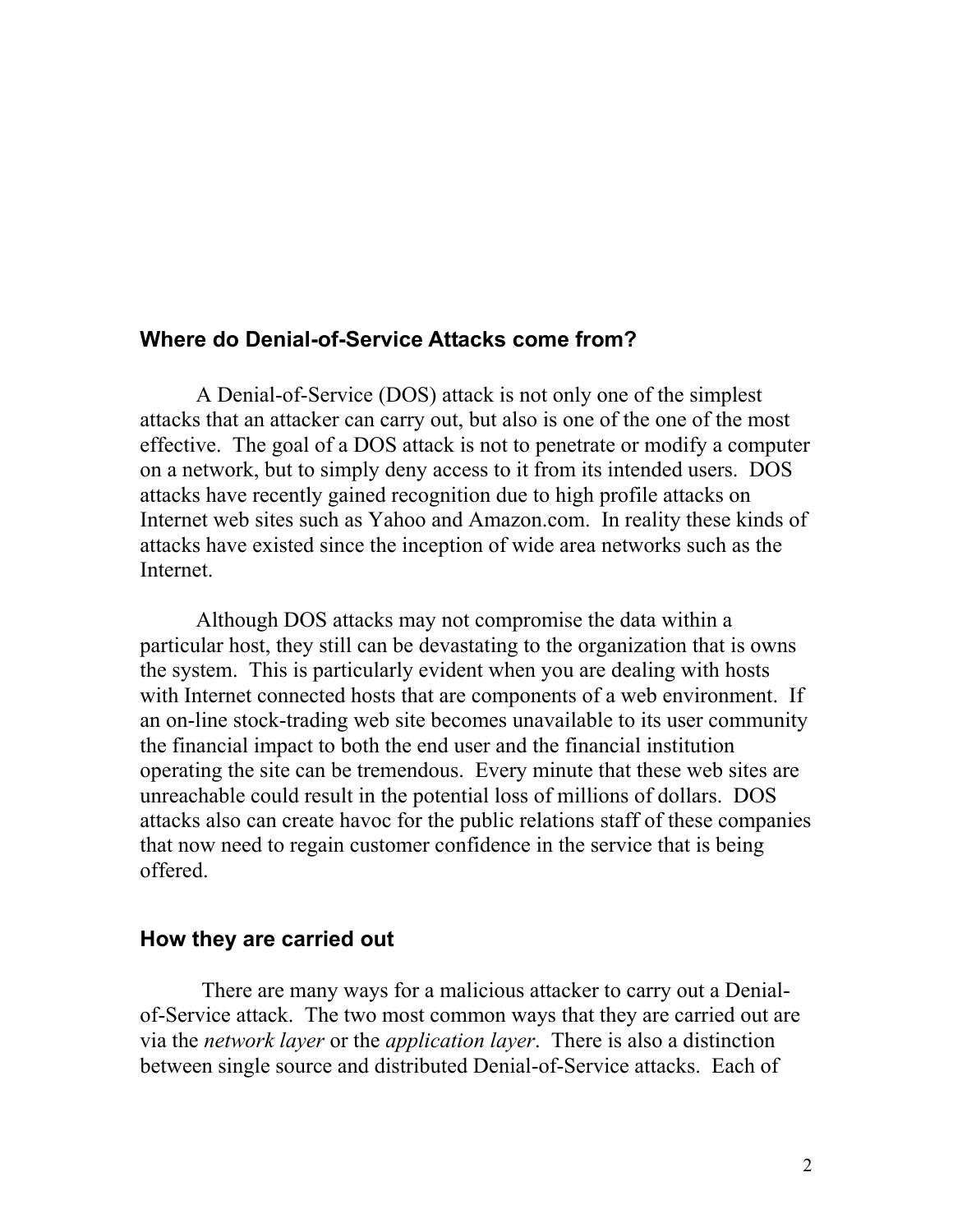these attacks have only one purpose, to prevent a host on a network from being able to be reached by its intended user community.

#### **3 types of network layer attacks**

Network layer Denial-of-Service attacks come in many forms and flavors. The three most common attack types are single user, server, and bandwidth.

In a *single user attack* malformed TCP/IP packets (e.g. fragmented packets) are transmitted to a single host in the hopes that it will cause the receiving host to crash due to a failure in processing the packet correctly. Common tools such as "frag router", can be downloaded from hacker web sites, and then be used to carry out this kind of attack. These tools do not require the attacker to be extremely knowledgeable about the attack method, and in some cases even have a graphical user interface.

*A network level server Denial-of-Service attack* occurs when an attacker transmits streams of packets to the host that do not contain meaningful data. The TCP/IP protocol stack on the host will become overwhelmed by the number of packets that it is processing, preventing legitimate user's packets from being processed correctly by the host.

A common attack of this type is known as a TCP SYN flood. A TCP SYN flood occurs when an attacker transmits large quantities of TCP/IP packets that only contain the SYN command. The SYN TCP command is the first stage of a normal TCP/IP connection between hosts, and is used to establish communication between the initiating host and the receiving host. A host will have a certain number of continuous connections available before it can no longer accept any new connections. Once this limit is reached it will begin to reject any new sessions until it is able to terminate other sessions.

The TCP/IP stack on a given host will also have an established waiting period for connection completion prior to dropping the connection attempt, which will allow another user's session to be initiated. The attacker will attempt to send enough TCP SYN packets to the host to force it to reach its limit of session initiations that it is capable of processing.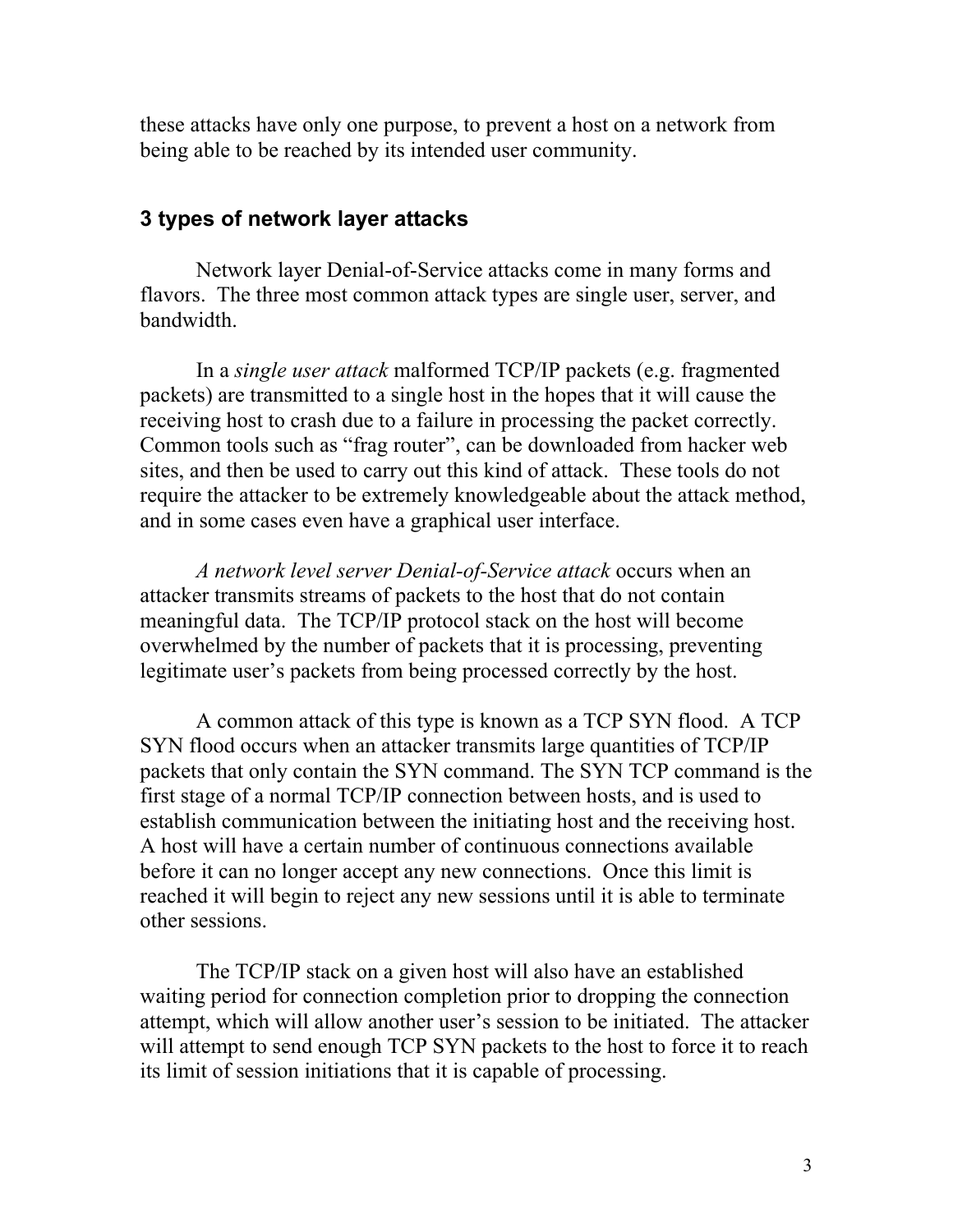*A bandwidth attack* occurs when an attacker attempts to flood a site with an excessive amount of TCP/IP data packets with random data payloads. The goal of this kind of an attack is to use all of the available bandwidth at the site where the host exists. This will effectively stop any users within the site from being able to utilize their Internet connection and also prevent any outside users from being able to reach the site. A bandwidth attack can be created by a single host on the Internet, which can set off attacks known as "smurf" attacks that will amplify packets as they travel across multiple routers until they reach their final destination.

#### **Understanding application layer DOS attacks**

Application layer Denial-of-Service attacks occur when a host is flooded with large quantities of data. They differ from network layer attacks in that they do not necessarily attempt to disable the entire site, or attempt to utilize malformed or fragmented packets to reach their goal. Application layer attacks occur when large quantities of valid data connections are opened on a particular host or hosts, and are directed at a specific application such as a web server.

Application layer attacks are not necessarily malicious in nature. If a web environment is not properly designed to handle the peak user demand then a Denial-Of-Service attack will result during peak periods of usage. Examples of this can type of attack can be seen following events where web sites are well advertised, such as the Super Bowl.

In 1998 a well-known women's fashion company advertised an online fashion show to be held two days after the Super Bowl. This advertising resulted in an enormous amount of network traffic, well beyond the environments peak usage design limits, being directed at the environment at one time. The result was a limited number of users being able to access the show, and a large number of users being turned away with the infamous "http 404 error" or server not available.

Application layer attacks also have the ability to defeat network and host-based intrusion detection systems (IDS). They do this by sending large amounts of valid data streams which the host will potentially perceive as normal site activity. An IDS system can however help you determine when you are under attack from an application layer Denial-of-Service attack. You can tune both the network and host based elements of the IDS to trigger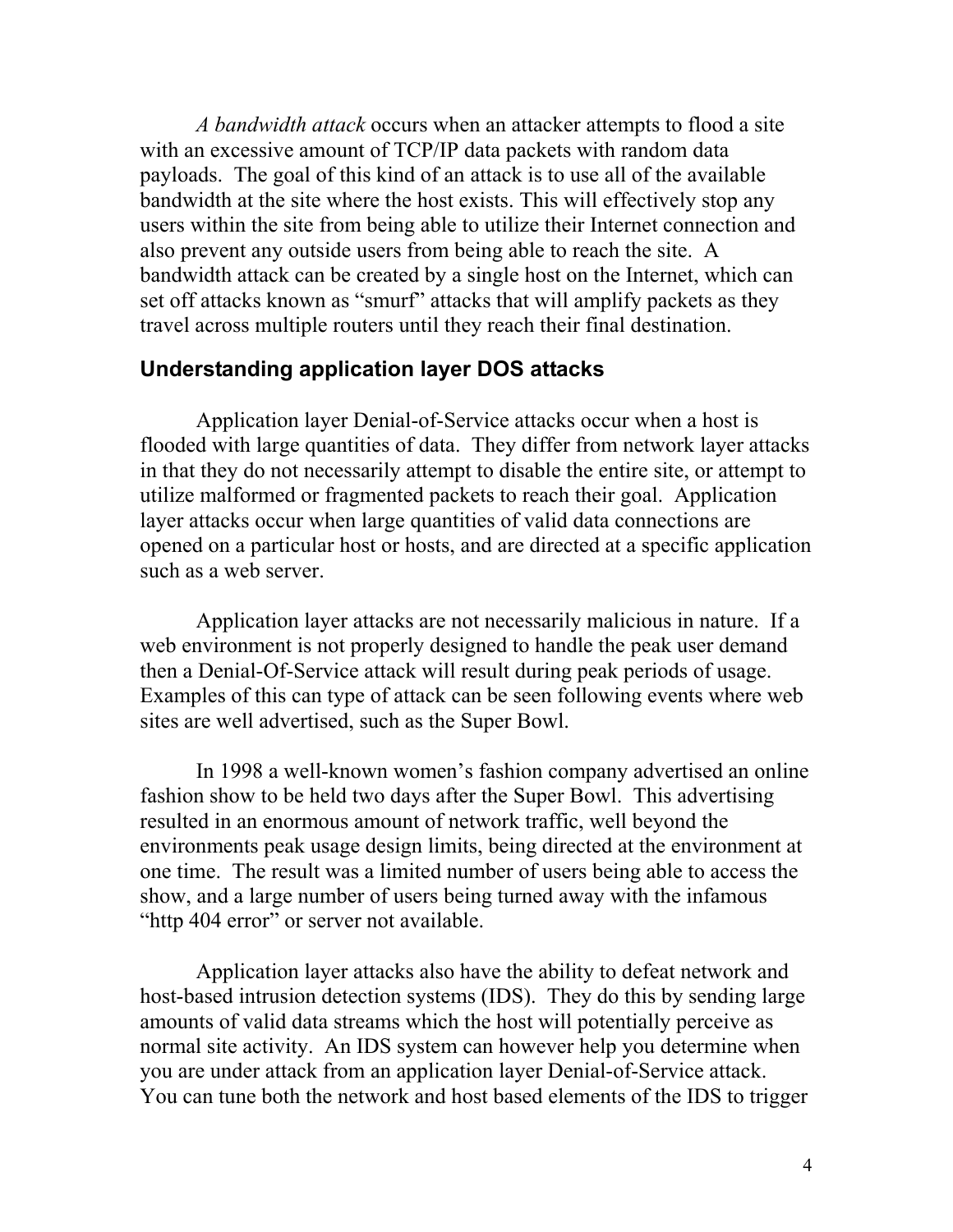alarms when TCP connection levels reach specific threshold points as well. This will allow you to further investigate the situation to see if the traffic is valid, or if you are under a DOS attack.

#### **Single Source Vs. Distributed Denial-of-Service attacks**

A single source Denial-of-Service attack (figure 1.0) is an attack whose origin is from a single IP address on the Internet. These kinds of attacks can be the result of a simple tool being used to launch a SYN flood, or a packet fragmentation attack. Single source attacks are more annoying than effective because filtering easily defeats them.

Distributed Denial-of-Service (DDOS) (figure 2.0) attacks pose a new challenge to the individuals who are charged with putting countermeasures in place. Distributed Denial-of-Service attacks are attacks that originate from multiple hosts most likely on multiple networks. They can also be originated by groups of attackers who have formed alliances to attack specific environments. They can also originate from hosts which have been previously compromised, and have had attack tools loaded on them without their owner's knowledge or permission.

The now infamous attacks on Yahoo.com and Amazon.com were the result of DDOS attacks. Trojan programs were installed on numerous compromised hosts around the Internet. The attacks were initiated from an attacker on a remote host who directed all of the other compromised hosts and directed them to attack these web sites.

Trojan programs once were little more than simple SYN flood tools that were launched with a remote command. Recently there has been a surge of new smart trojans being created by attackers. These Trojans now include multiple forms of attack capabilities including fragmentation attacks, SYN floods, ping floods, and http floods. They also have intelligence included within them, which allows them to learn when they should rotate their attack technique due to the current one being counteracted.

#### **Leverage your ISP**

When you suspect an Internet based DOS attack is in progress it is important to immediately inform your Internet Service Provider (ISP). An ISP can then confirm that the attack is not a malfunction of a router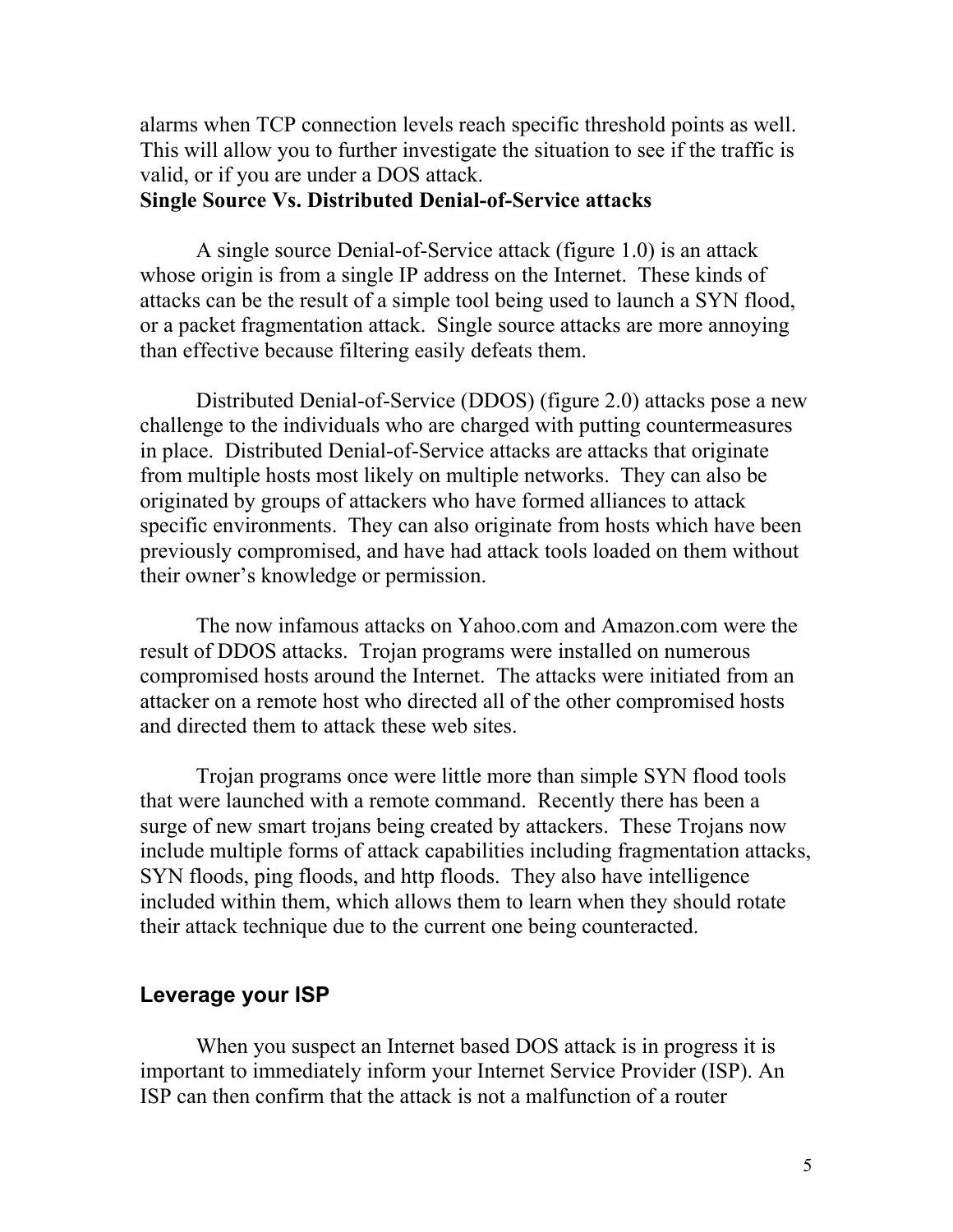upstream from your node, and that your environment is actually under a DOS or DDOS attack. An ISP can then put temporary filtering in place in their backbone routers to help alleviate the effects of the attack on your environment. They can also begin to trace the attack to its origin in order to take appropriate actions if you request they do so.

It is also important to understand the limitations that an ISP has when assisting you in an attack scenario. There is a common misunderstanding that an ISP will prosecute an individual if they are found to be attacking one of their customers. This is not true. An ISP will usually only assist law enforcement in their investigation if you as their customer decide to have a criminal investigation begun for a specific event. They cannot initiate a legal investigation on your behalf though. They also cannot release information about an attack without a legal subpoena, which requires them to do so.

It is also important to recognize that ISPs can only put filters and access control lists in place within their networks. They can request that other Internet service providers put filters in place in their respective networks, but cannot mandate it. Some ISPs are friendly to these requests while others will not take action unless it is affecting their own customers. This also means that your ISP can only positively trace attacks to the edge of its own networks. In cases where attacks are being carried out over multiple networks it is harder for your ISP to investigate the source address of the attacker.

#### **Intrusion Detection solutions you can turn to**

DOS and DDOS attacks can be detected and controlled by the use of network based and host based intrusion detection systems as well as virus detection software. Network-based intrusion detection solutions utilize network sniffers to monitor traffic across specific network segments. They can also be tuned to trigger alarms when they detect activity outside of the normal realm of use for a particular host or set of hosts.

Once the activity is detected the IDS can then generate alerts to warn system administrators of an event, or it can automatically put filtering within the network to help mitigate the effects of the attack. While automatic filtering is an attractive option for overworked network administrators, they are not always the best solution. Automatic filtering can result in denying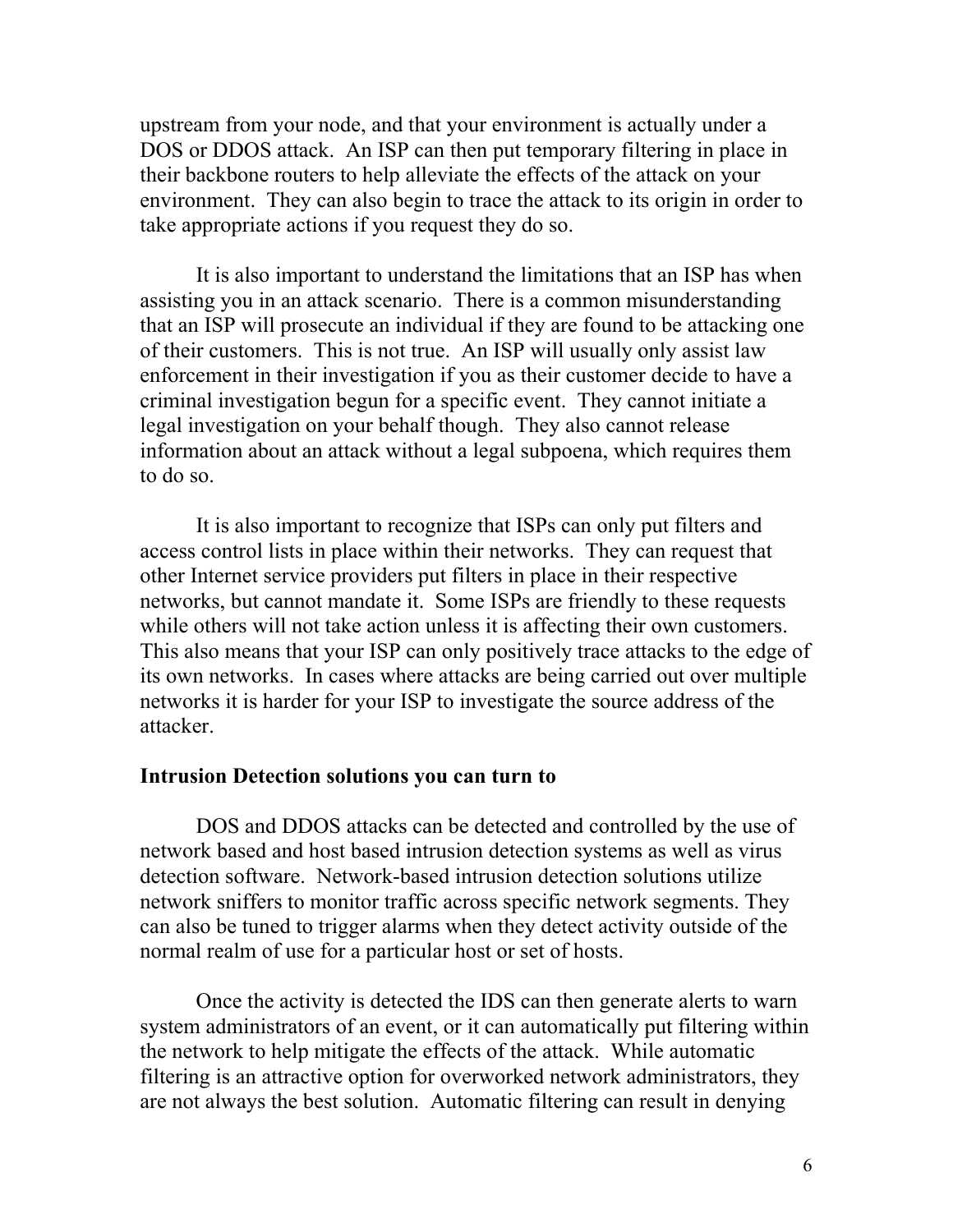access to the environment from valid users, which can have an even bigger impact on the environment than the DOS attack itself.

Host-based intrusion detection systems will examine packets once they have reached their intended host. While not as effective as networked based IDS solutions in detecting and preventing DOS and DDOS attacks, they have the benefit of not being defeated by encryption. A host based IDS solution can also detect zombie programs on a host, which act as attack agents in a DDOS attack. These agents will act as packet generators against victim hosts, and are usually controlled by a central program on a separate host.

A host-based IDS can also be tuned to detect large amounts of open TCP connections which are common in SYN flood attacks as well as a abnormal amount of ICMP connections which are common in ping flood attacks. Once the IDS has detected these events it can be programmed to take appropriate actions in the same way that a networked based IDS can. The preferred action is to alert an administrator to review the situation instead of taking any automatic action.

#### **You can also rely on anti-virus software**

Anti-Virus software can also be a very effective tool in preventing a host from becoming an attack agent in a DDOS attack. DDOS attackers will usually distribute their attack agents as trojan software to as many hosts as possible prior to launching their attack. Anti-Virus software can detect these Trojans once they have been identified by an Anti-Virus vendor's software and added to their virus signature database. It is important to update the anti-virus software regularly to insure that the databases are current and are detecting as many virus signatures and DDOS trojan programs as possible.

#### **Final thoughts**

Denial-of-Service attacks come in many sizes and types but serve only one purpose. They prevent intended users from being able to interact with a specific environment. These attacks are not technically challenging, nor are they considered elite by the underground. Unfortunately, they are some of the simplest and most effective attacks in an attacker's arsenal though. The best defense against them is early detection and proper event management procedures for response. These event management procedures should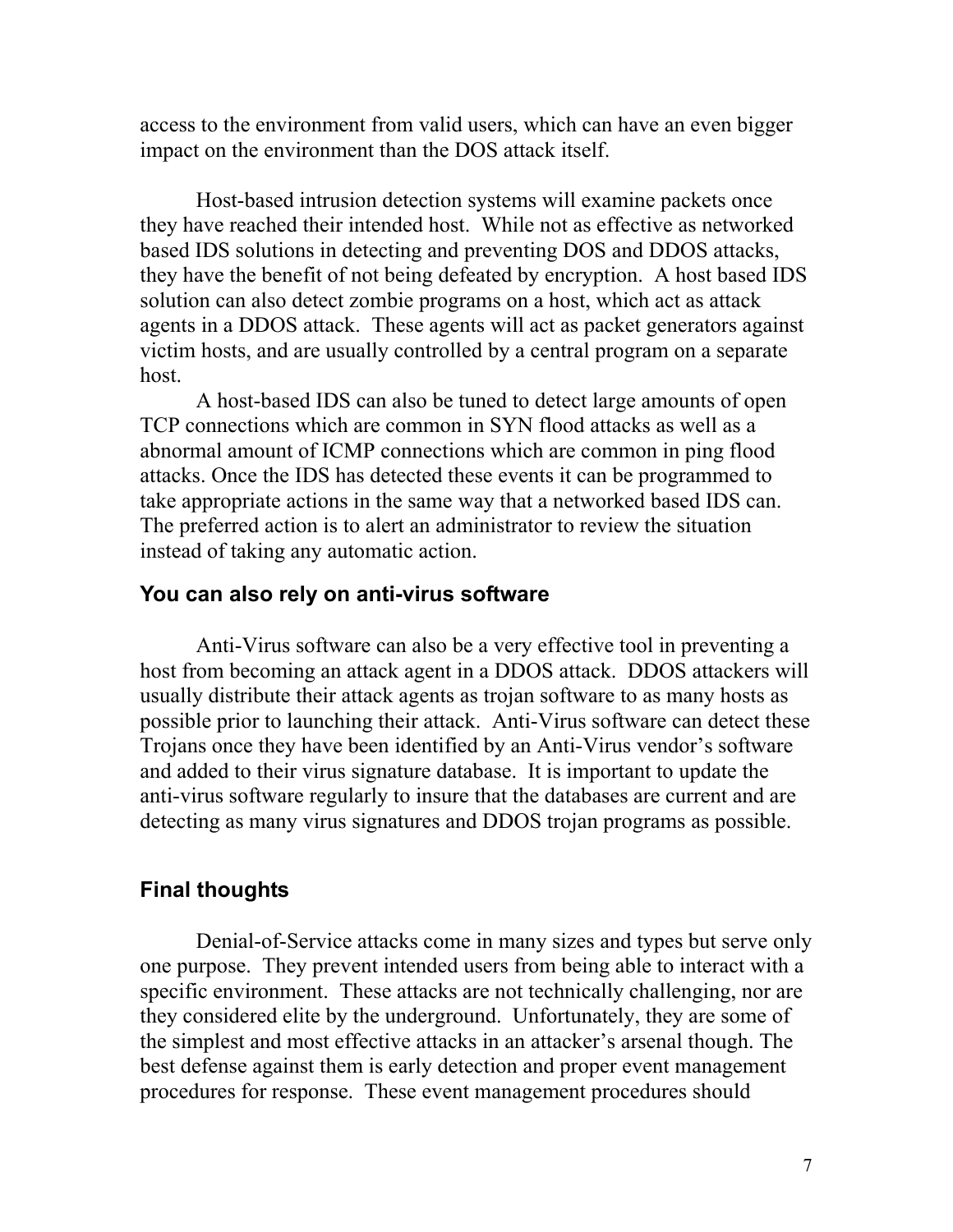include filtering mechanisms, software patching, and contact methods for Internet Service Providers.

Your ISP can make the difference between an attack that is perceived as an annoyance versus and attack that renders your environment completely unavailable. They have a wide range of experience with DOS attacks, and have tools and techniques that will help to reduce the impact of these attacks on your environment. Although these attacks may never be eradicated, with proper precautions in place a system administrator can appropriately mitigate the risk Denial-of-Service and Distributed Denial-of-Service attacks pose to their environment.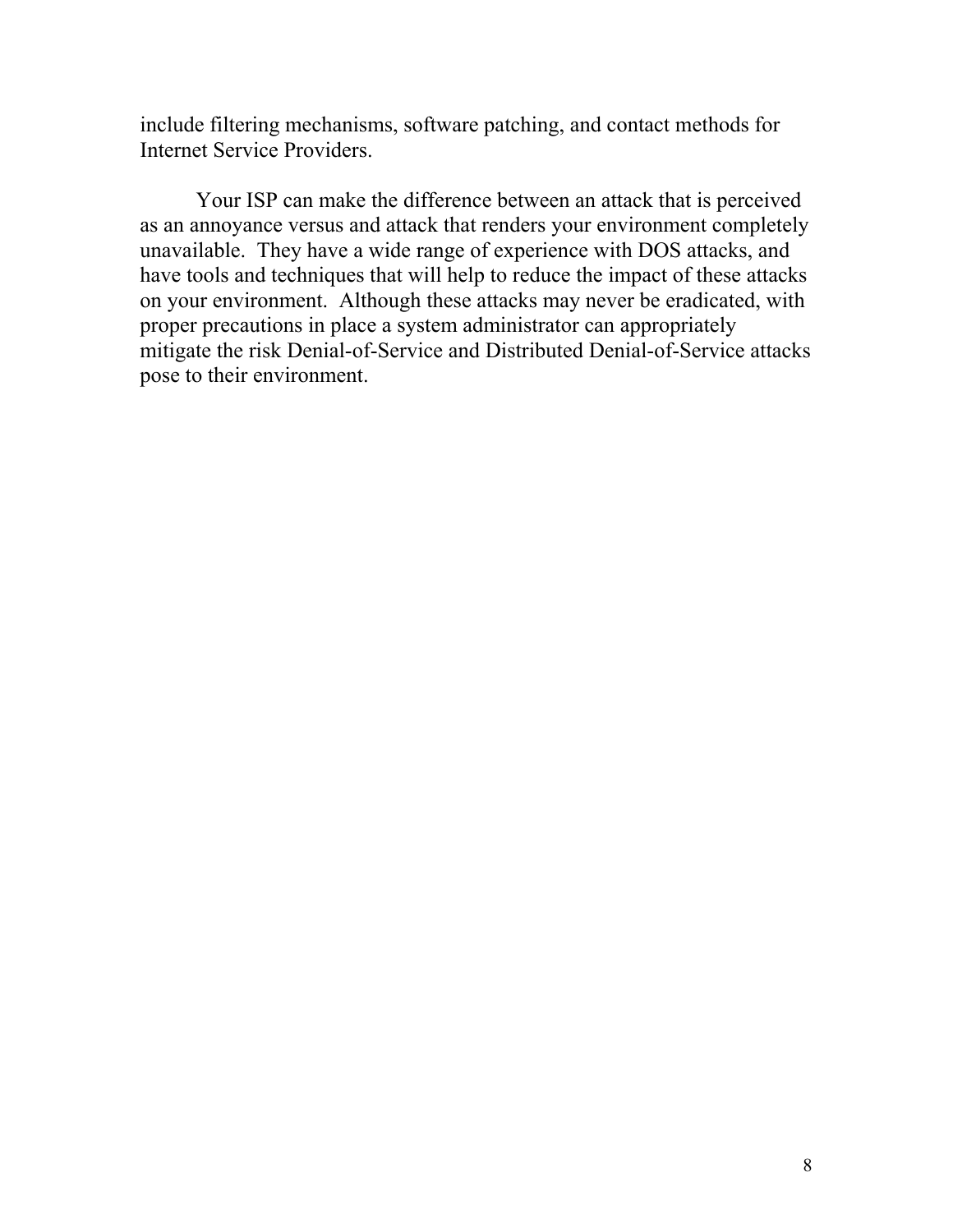## **Figure 1.0**

# **Single Source Denial of Service**